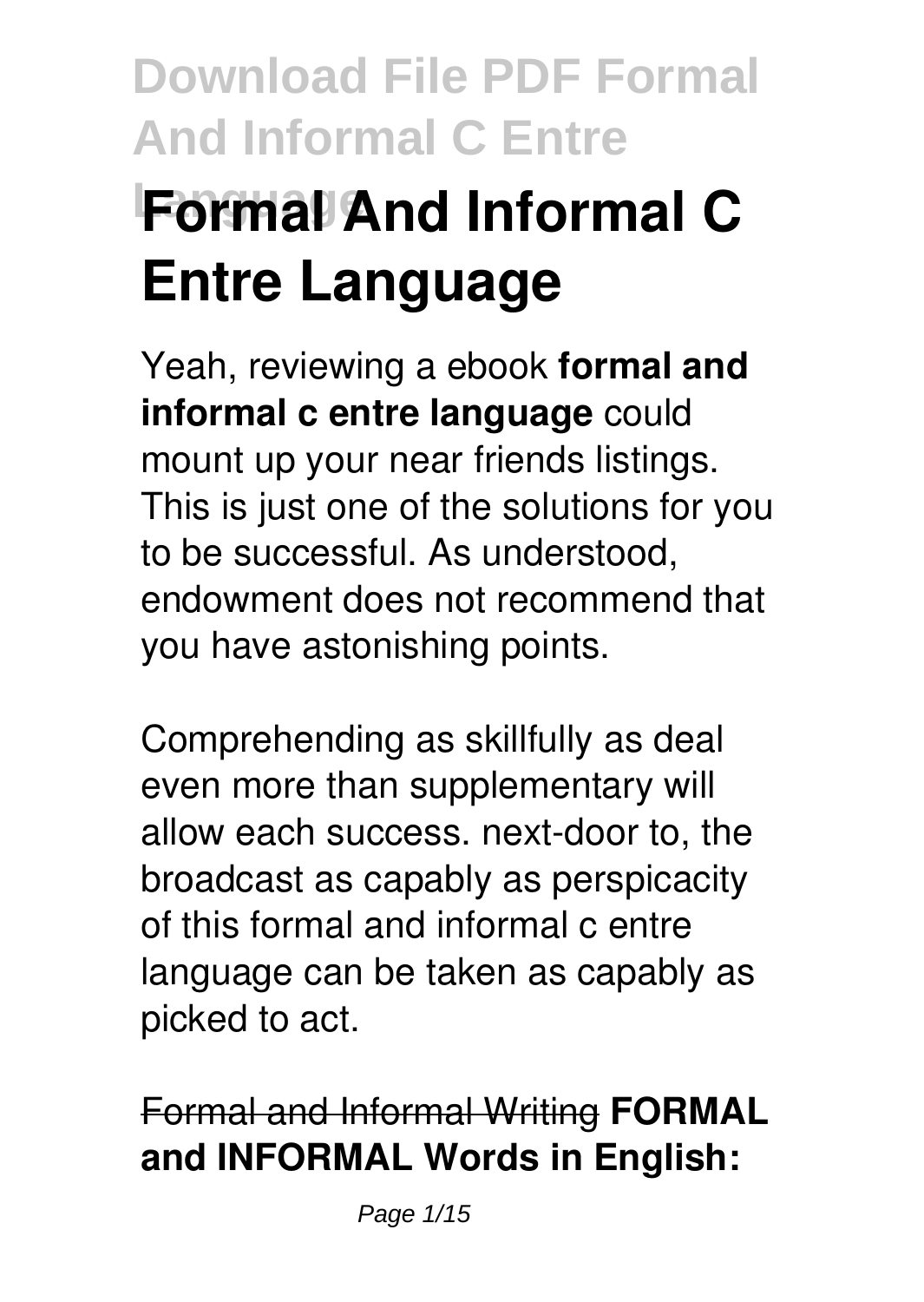#### **Language 400+ English Words to Expand Your Vocabulary**

Learn Italian in 30 Minutes - ALL the Basics You NeedHow To Make Bonsai On The Cheap

What are you doing later ?-

interchange 5th edition Book 1 unit 15 audios

Princes of the Yen: Central Bank Truth **Documentary** 

Everyday English Conversations

Relative Pronouns \u0026 Clauses - English Grammar Lesson How to write a formal email (Learn Korean Language - Conversation I) 1. Hello, Goodbye, Thanks, I'm sorry ?????. ??? ???. How to discuss a topic in a group FORMAL vs INFORMAL LANGUAGE | What's the difference? | Learn with examples How to learn any language easily | Matthew Youlden | TEDxClapham 6 Golden Rules Of Page 2/15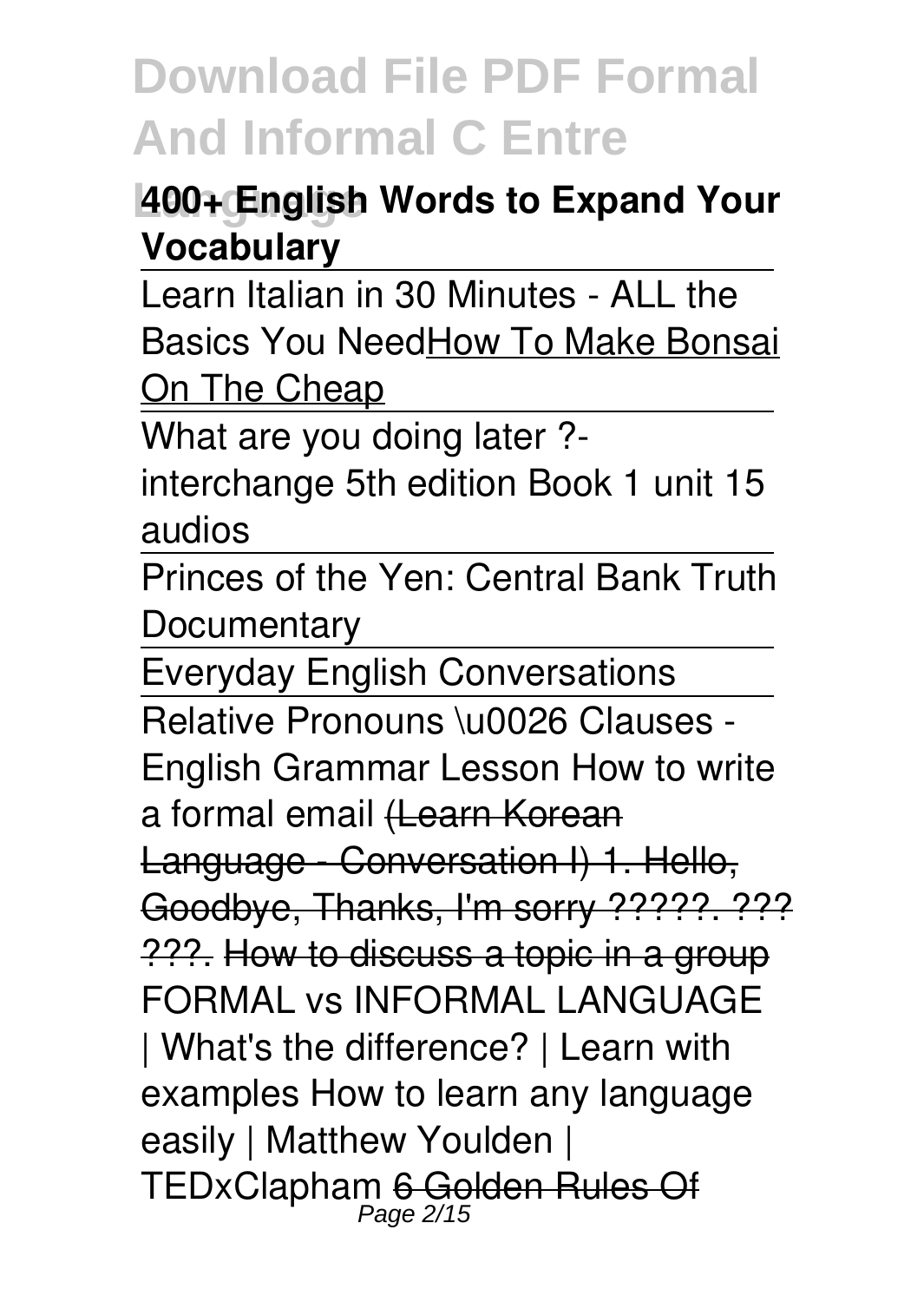**Layout Design You MUST OBEY The** Spider's Web: Britain's Second Empire (Documentary) *Speak like a Manager: Verbs 1*

IELTS Speaking Interview - Practice for a Score 7How to Make a Bonsai **Milton Friedman - Regulation and the Free Market** Blurb trade book vs magazine ? **Formal vs Informal writing** IELTS Listening - Top 14 tips! Learn English for Call Centers and Customer Service Jobs **IELTS Exam Preparation for Beginners** How to Use Formal and Informal English - English Speaking and Writing Fluency Using Formal and Informal Language Listening Test 4, IELTS Book 9 – Stepby-step answers FORMAL AND INFORMAL PART 0NE Online Courts and the Future of Justice with Richard Susskind

Innoventure Jr: Formal and Informal Page 3/15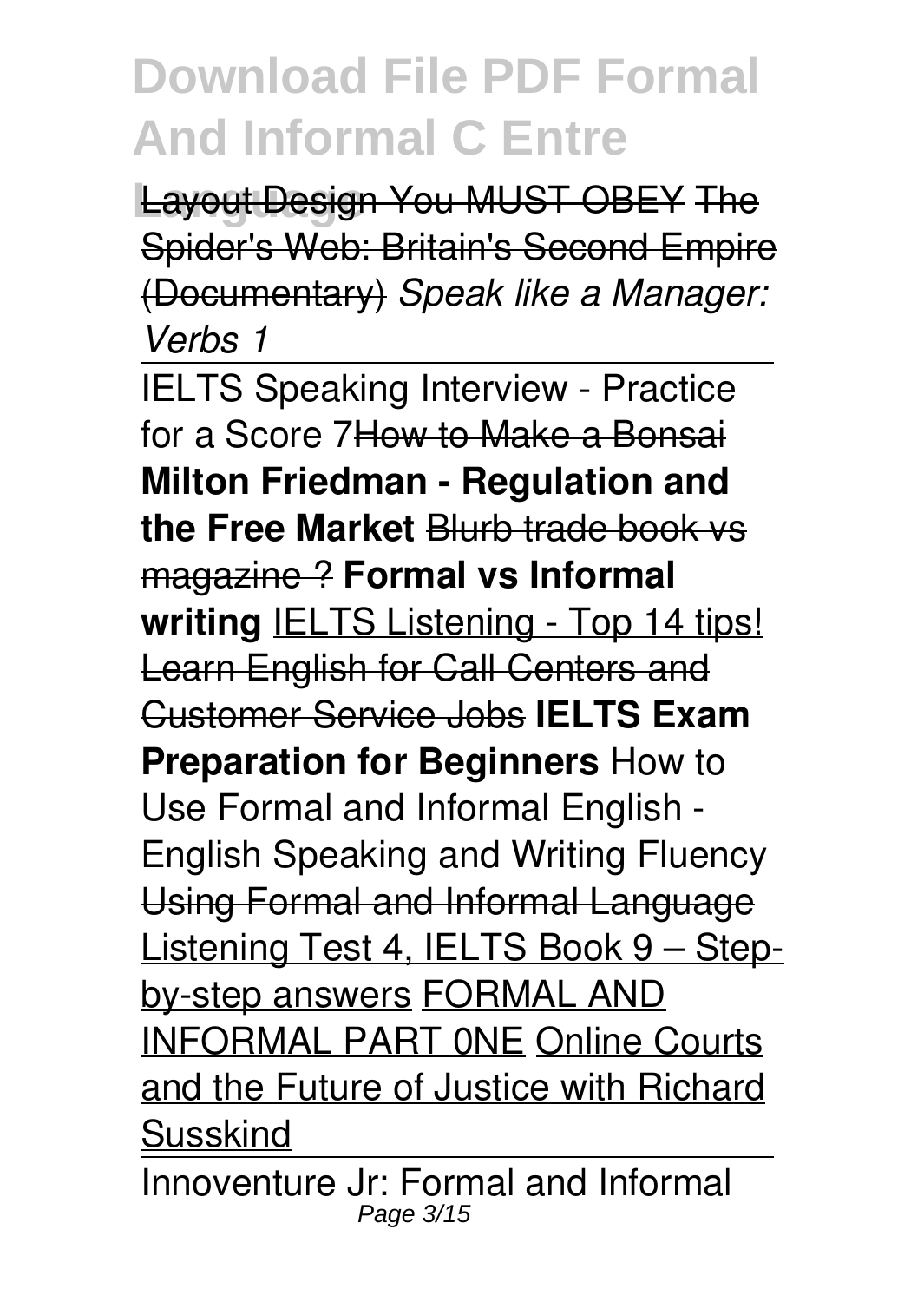### **CommunicationFormal And Informal C Entre**

Formal academic writing is quite different from informal spoken English. The differences can best be seen from a number of examples. In general, informal spoken English contains a number of colloquialisms (conversational expressions) that are inappropriate for formal written English. It is important not to mix the styles.

FORMAL AND INFORMAL C entre LANGUAGE - Students FORMAL AND INFORMAL C entre LANGUAGE - Students Formal Entry vs. Informal Entry Formal entry is designated for merchandise that must be covered by an entry or surety bond because its summative total – after all the disparate areas on the official form Page 4/15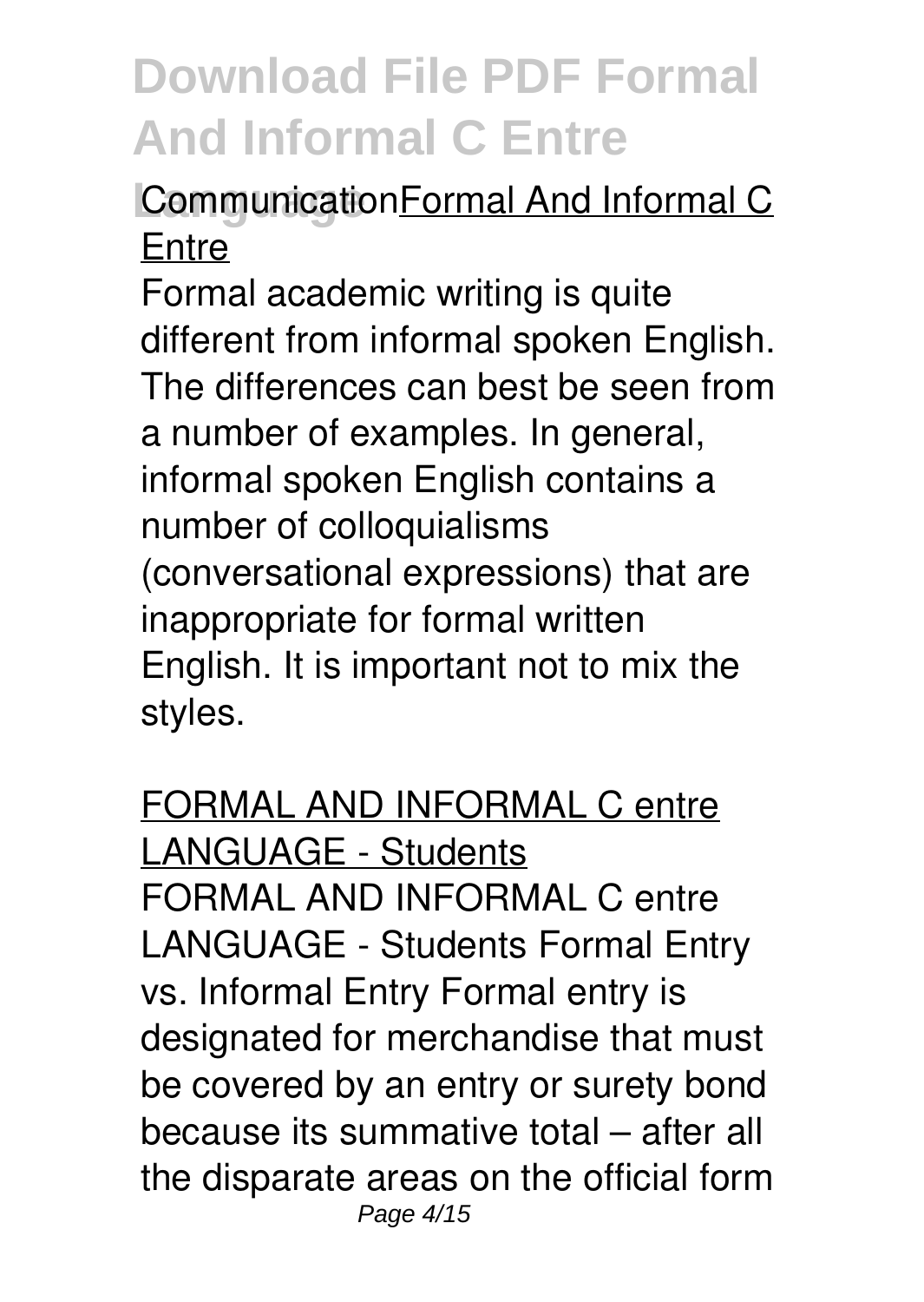are added together – exceeds a certain dollar amount (typically at least \$2,500).

#### Formal And Informal C Entre Language

Communications in an organization are of different kinds and they are classified as – Formal Communication and Informal Communication. Formal communication It is that type of communication which follows the channels which are designed by the management and it flows though the hierarchical form of management.

Formal and Informal Communication Class 12 Business Studies Formal vs. Informal Language. How we talk and write depends a lot on who we are talking or writing to. Certain. situations require formal language, Page 5/15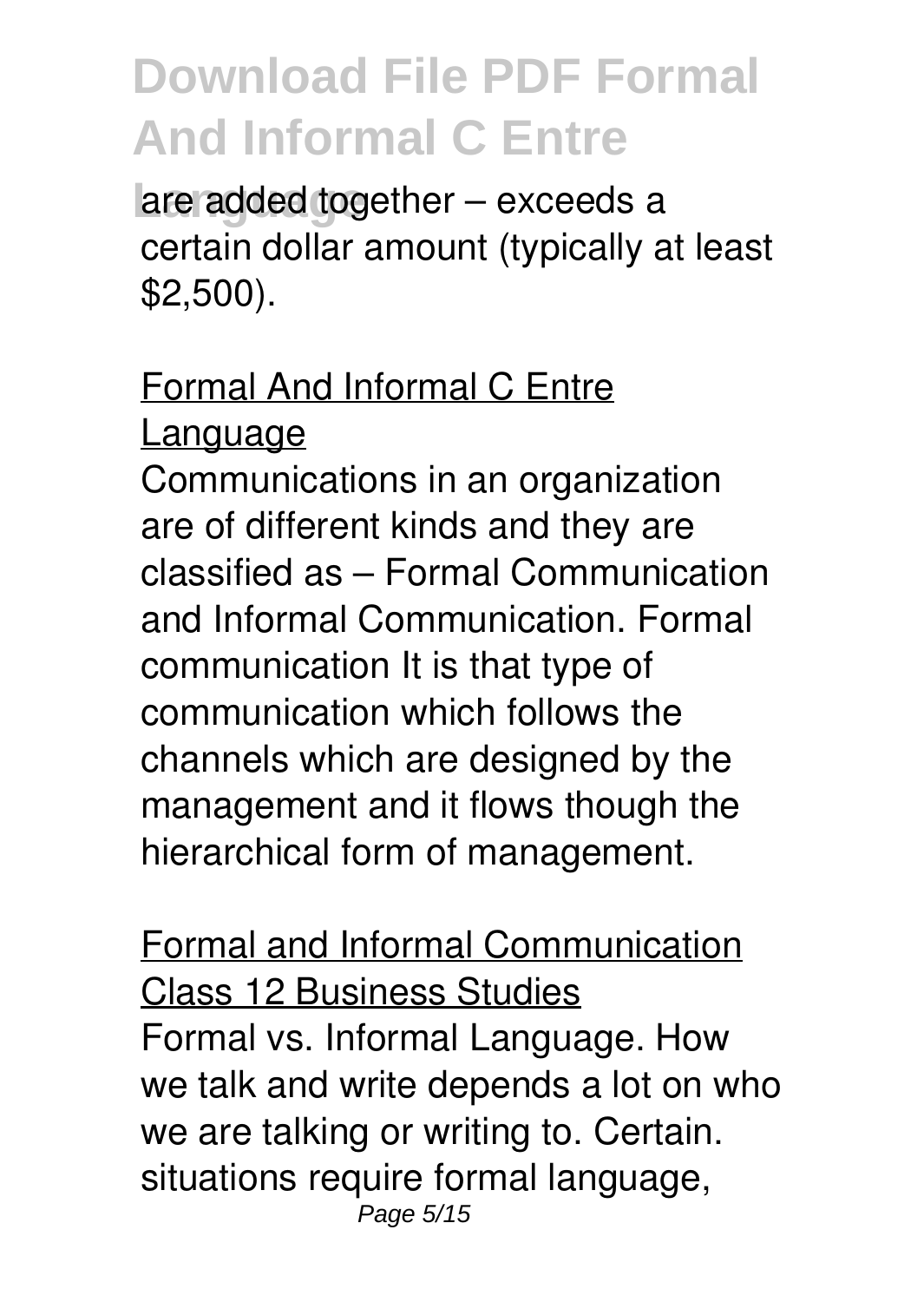**Language in other situations informal** language is. fine. Directions: Each picture below represents a person you might be speaking to. Beside each picture are two sentences.

Formal Vs Informal English Worksheets - Teacher Worksheets Formal And Informal Sentences - Displaying top 8 worksheets found for this concept.. Some of the worksheets for this concept are Formal and informal c entre language, Formal informal language, Formal and informal english, Quiznet topic formal and informal, Formal semi formal informal english, Formal and informal writing, Formal informal register part 1, Formal and informal speaking quiz answers.

Formal And Informal Sentences Page 6/15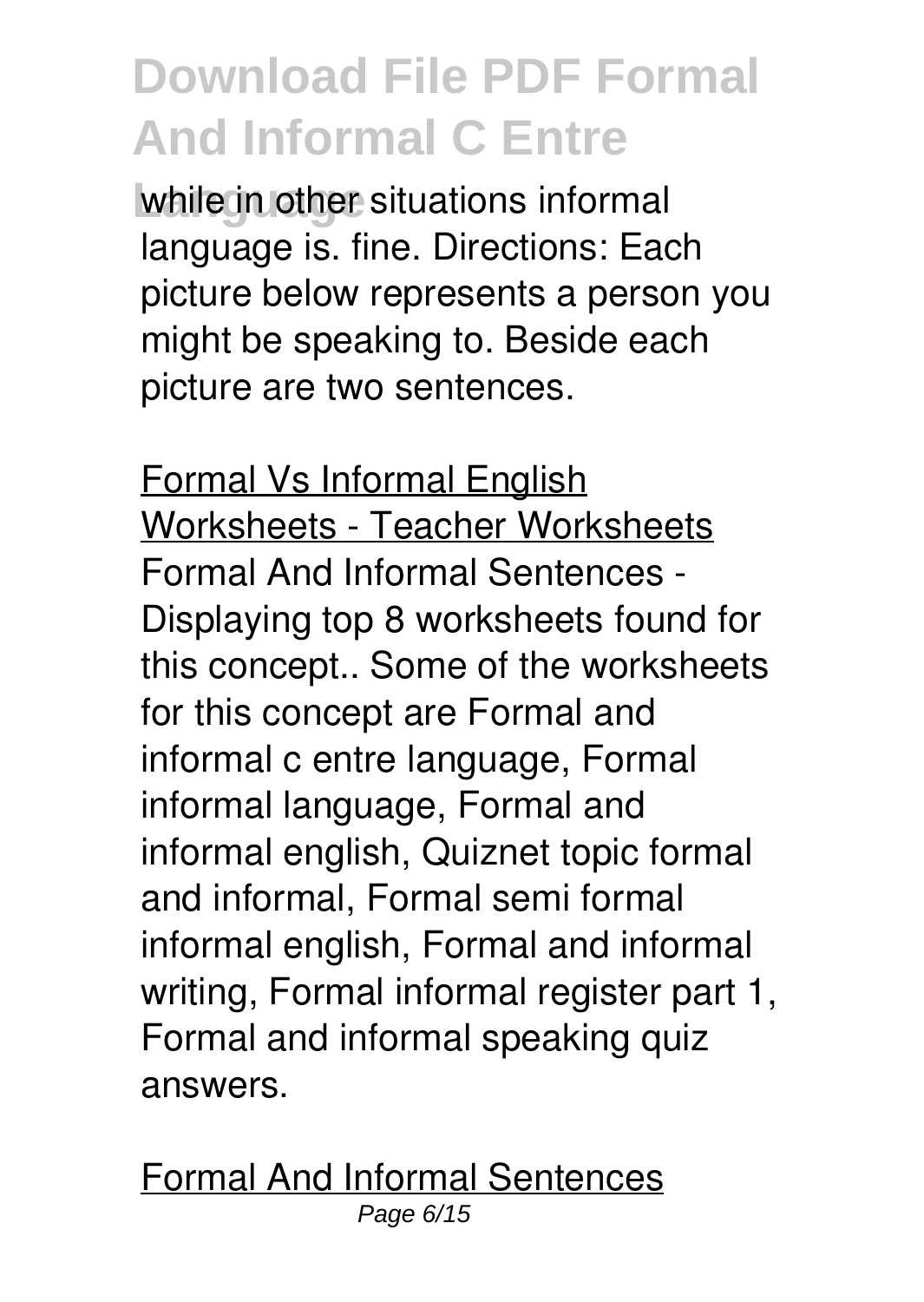**Worksheets - Kiddy Math** Formal And Informal C Entre Formal academic writing is quite different from informal spoken English. The differences can best be seen from a number of examples. In general, informal spoken English contains a number of colloquialisms (conversational expressions) that are inappropriate for formal written English. It is important not to mix the styles.

#### Formal And Informal C Entre Language

Socioeconomic inequalities in activities of daily living limitations and in the provision of informal and formal care for noninstitutionalized older Brazilians: National Health Survey, 2013. International Journal for Equity in Health, Vol. 15, Issue. 1, Page 7/15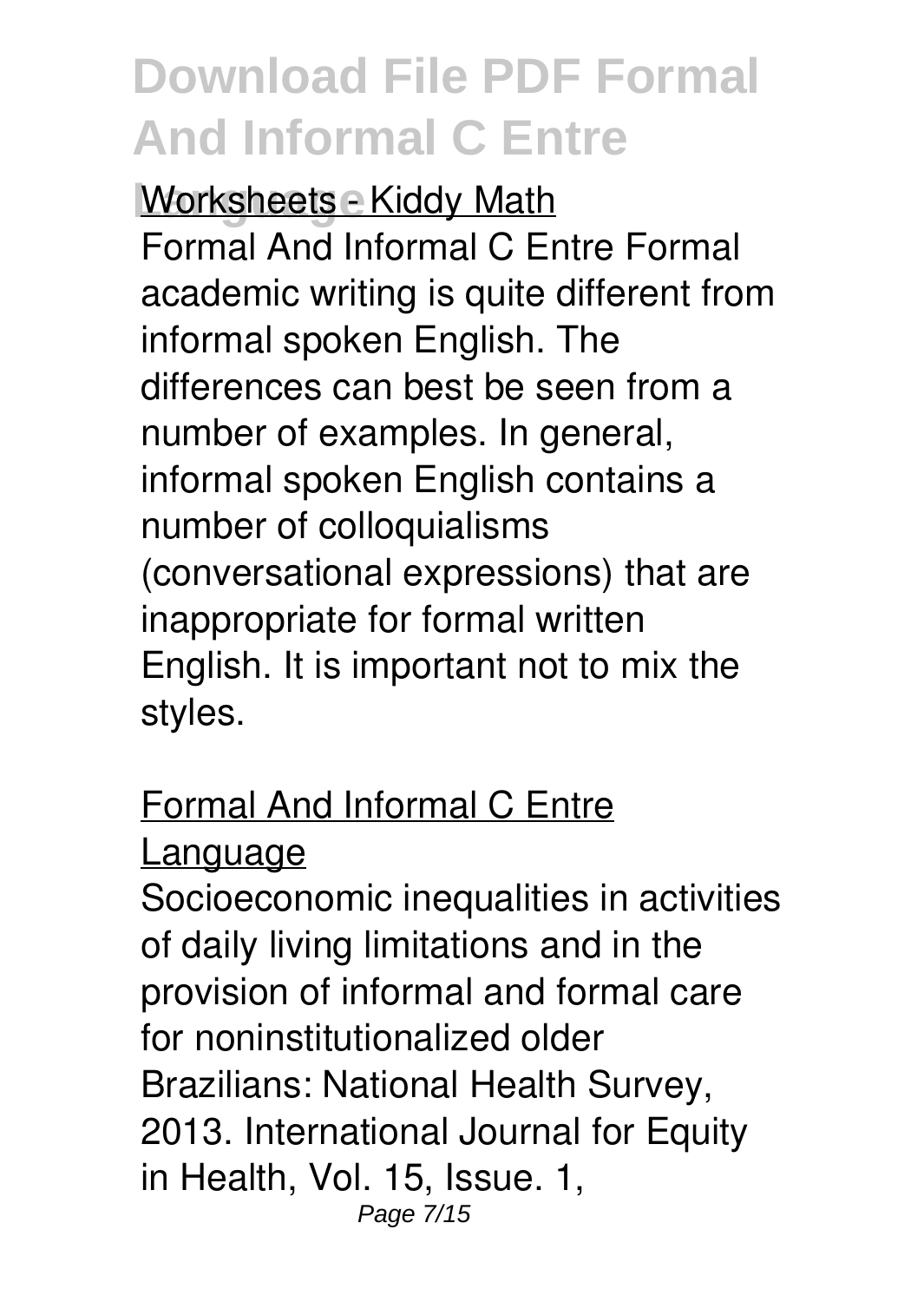### **Language**

Who cares? A comparison of informal and formal care ...

Formal Informal Language Showing top 8 worksheets in the category - Formal Informal Language . Some of the worksheets displayed are Formal and informal language, Formal and informal speaking quiz answers, Recognizing formal and informal language features, Avoiding informal language in academic writing, Formal and informal english, Formal and informal c entre language, Students work, Formal and informal language.

Formal Informal Language Worksheets - Teacher Worksheets Learn when to use formal and informal language. Formal language is used when we are communicating with people we don't know very well and Page 8/15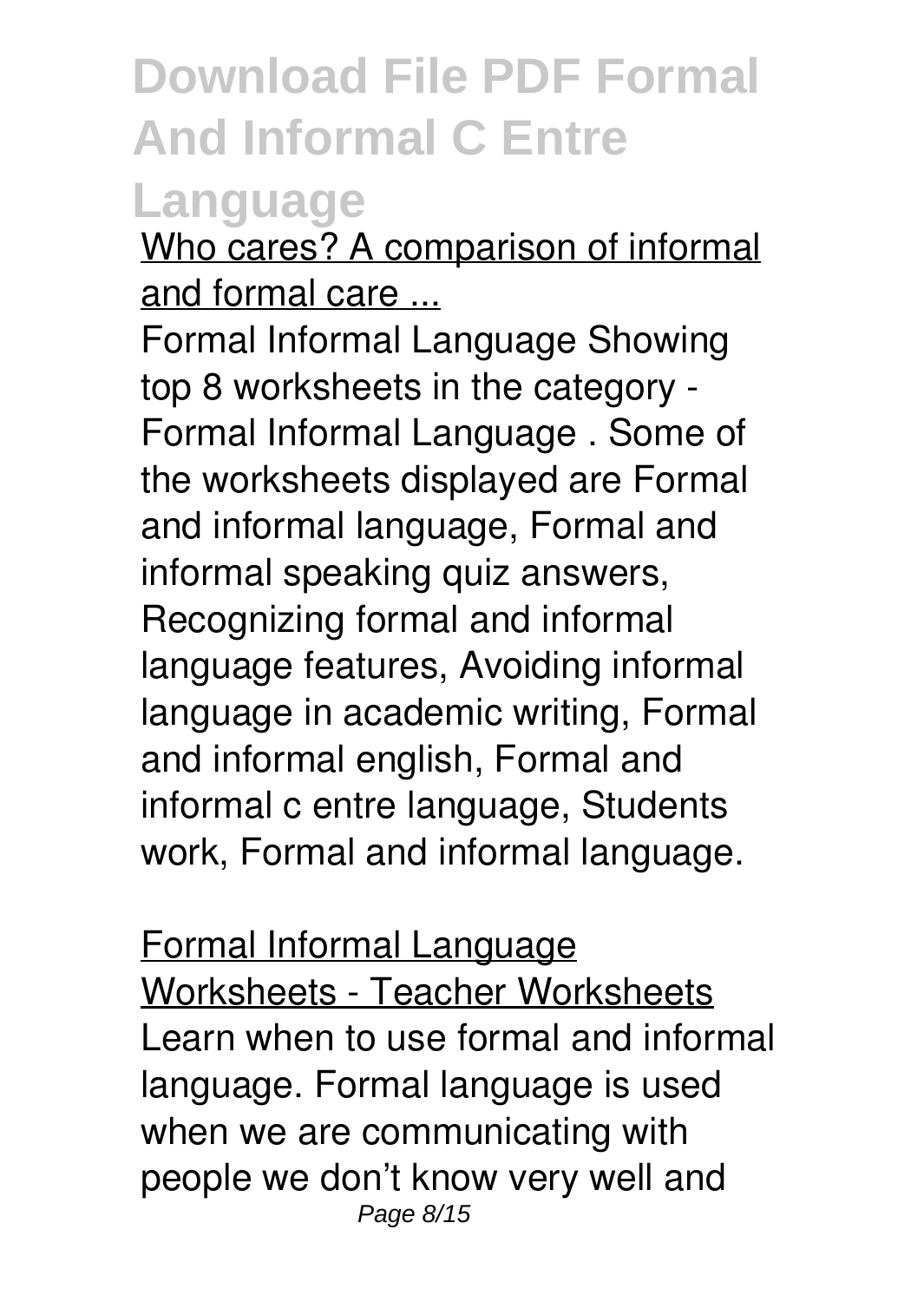**want to impress or show respect to.** For example, police...

Using formal and informal language - Year 4 - P5 - English ...

Expected Identify whether a sentence has correctly used a formal or informal tone. Includes formal and informal vocabulary in multi-clause sentences, featuring vocabulary predominantly from Y5/6 spelling expectations. Greater Depth Identify whether a sentence has correctly used a formal or informal tone. Includes formal and informal vocabulary in sentences of varying length and structure, or paragraphs, using language which is colloquial or archaic and likely to be unfamiliar.

Free Year 6 Recognising Formal and Informal Writing ... Page 9/15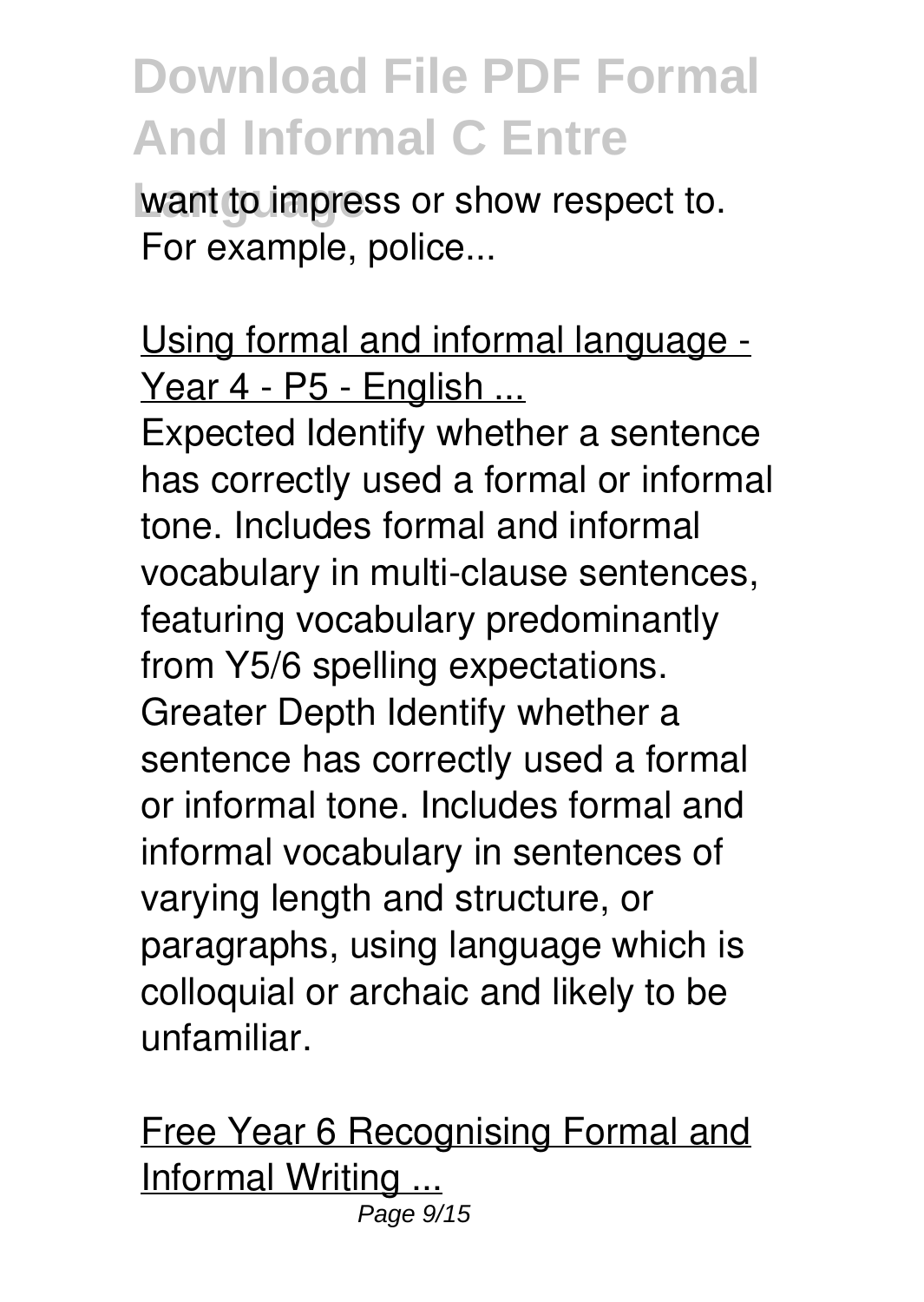**There are two models used to** describe the relationship between formal and informal care: (1) a complementary task-specific model, referring to formal care providing services beyond informal caregiver's expertise and capability, and (2) a supplementary or substitutional model, where formal and informal care provide similar services and thus are replaceable (Rogero-García and Rosenberg 2011 ...

### Formal and Informal Care | **SpringerLink**

Formal letters are different to informal letters. We write formal letters to a bank, a doctor, the local council, your landlord or a company. We write informal letters to friends and family.

Writing a formal letter | ESOL Nexus Page 10/15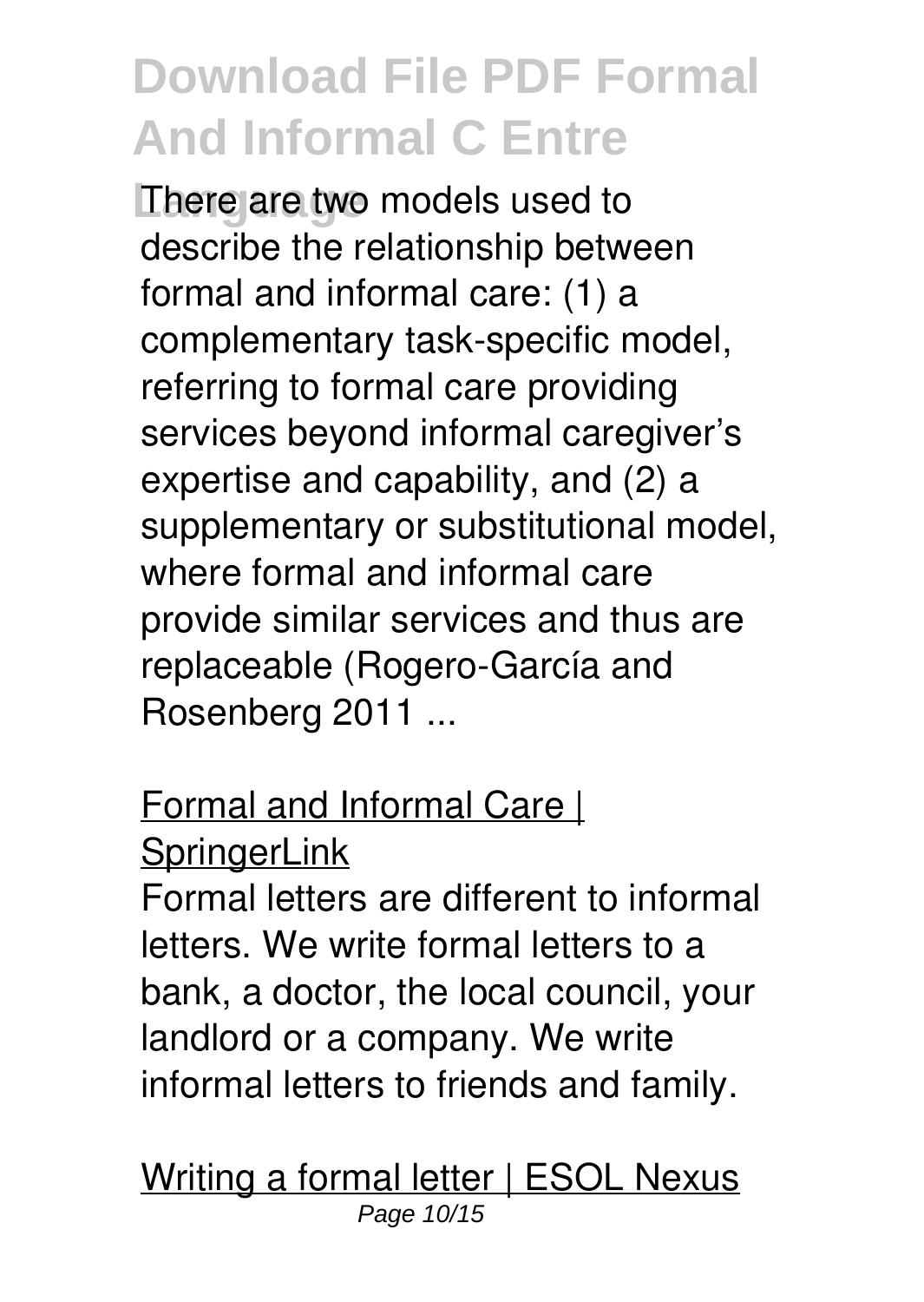**Language** Suggesting solutions in formal and informal ways. Centre Information page of The Centre for Independent Language Learning of Hong Kong Polytechnic University Aim: This slideshow page gives you practice in identifying formal and informal language in suggestions in academic situations.

#### English Language Centre

In this way formal education would broadly approximate to top-down curriculum formation; non-formal to bottom-up or negotiated curriculum formation; and informal education would arguably be a non-curriculum form (see Jeffs and Smith 1990: 14-17).

Informal, non-formal and formal education programmes ... Page 11/15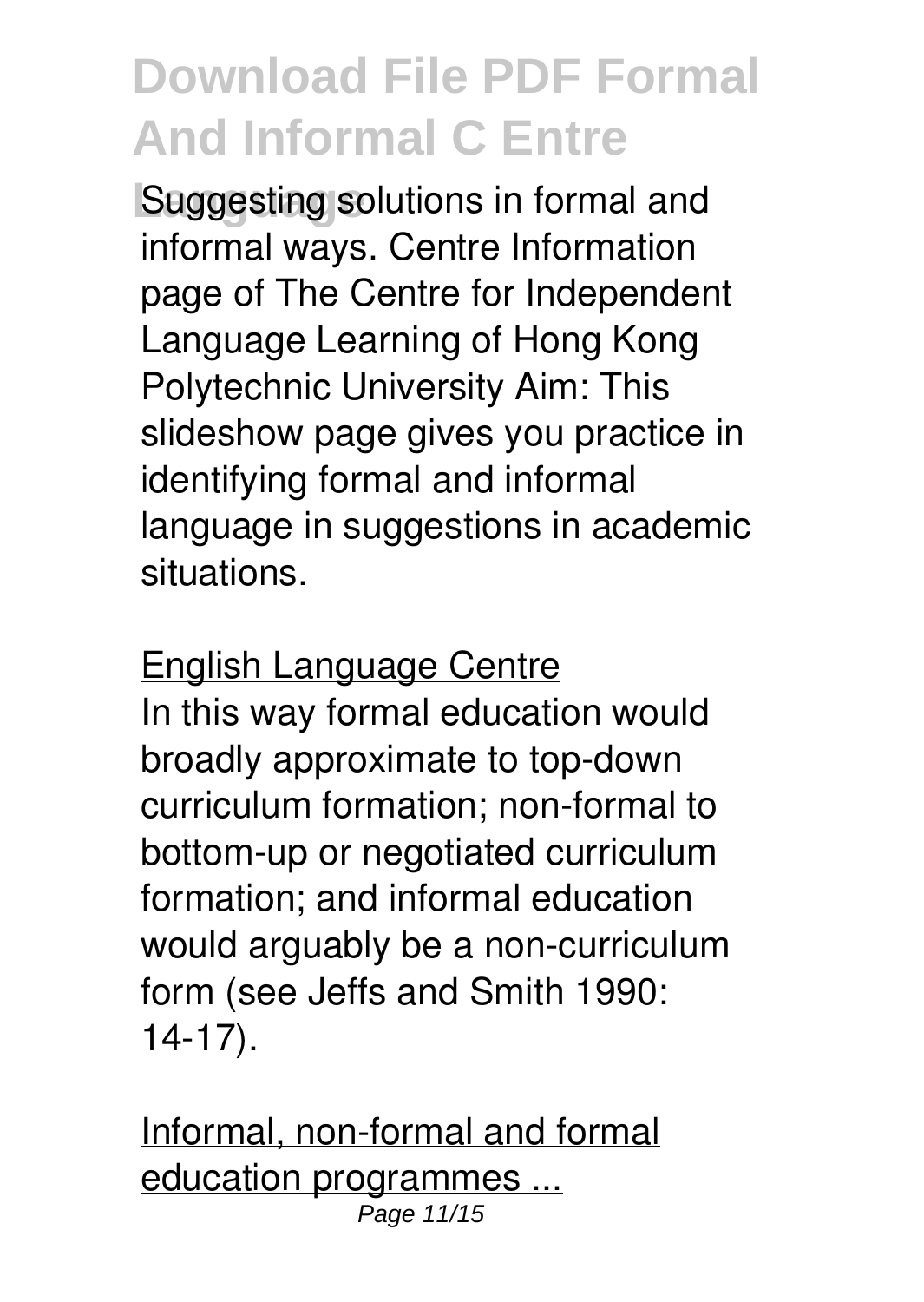**DESCRIPTION. This Policy Brief** provides insights into the characteristics of people using home care services in Slovenia and how these services are used – either alone or in combination with informal care. The authors find that although informal care accounts for the largest share of care received by older people living in the community and formal care only is more often used by men than by women, with age, the use of the formalinformal care mix increases significantly.

#### The use of formal and informal care services in Slovenia ...

A range of formal and informal mindfulness practices and exercises. Keeping our balance through life's ups and downs, responding skilfully when difficulties arise, engaging with Page 12/15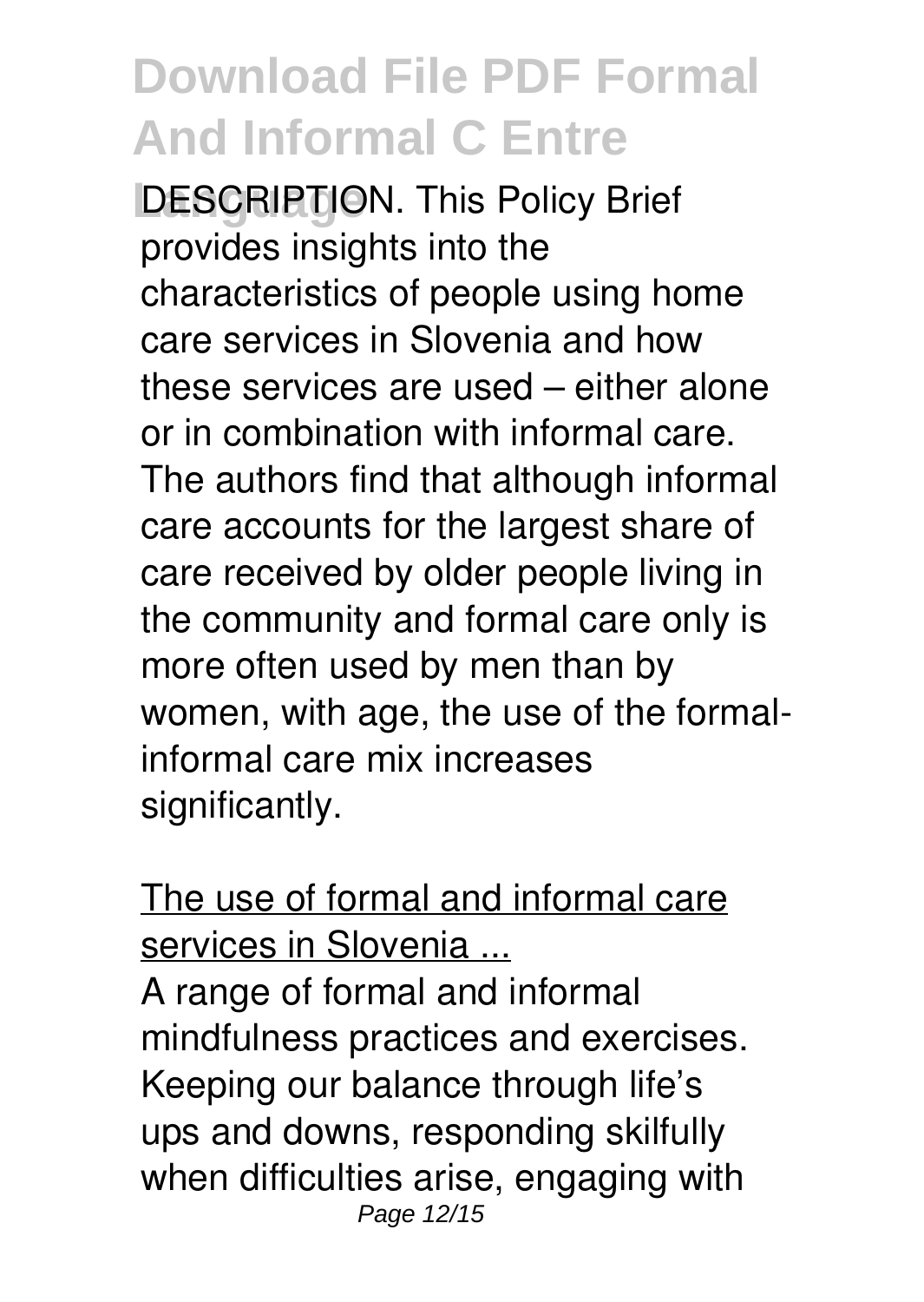what is most important to us, and opening up to moments of joy, contentment, and gratitude. We learn to flourish. The programs are: (i).

#### Learn Mindfulness - Oxford Mindfulness Centre

Malve Jacobsen & Tebogo Ramatlo (Part 1 focused on the recycling system in Johannesburg and its links within formal and informal structures whereas Part 2 has a closer look on one local buy-back centre in central Johannesburg and the collectors' perspective.)Ill. 2: Area of Research (maps modified by Tebogo Ramatlo) The recyclable waste is collected from different places all around the city.

### COLLECTORS BETWEEN FORMAL AND INFORMAL STRUCTURES (Part  $2 \dots$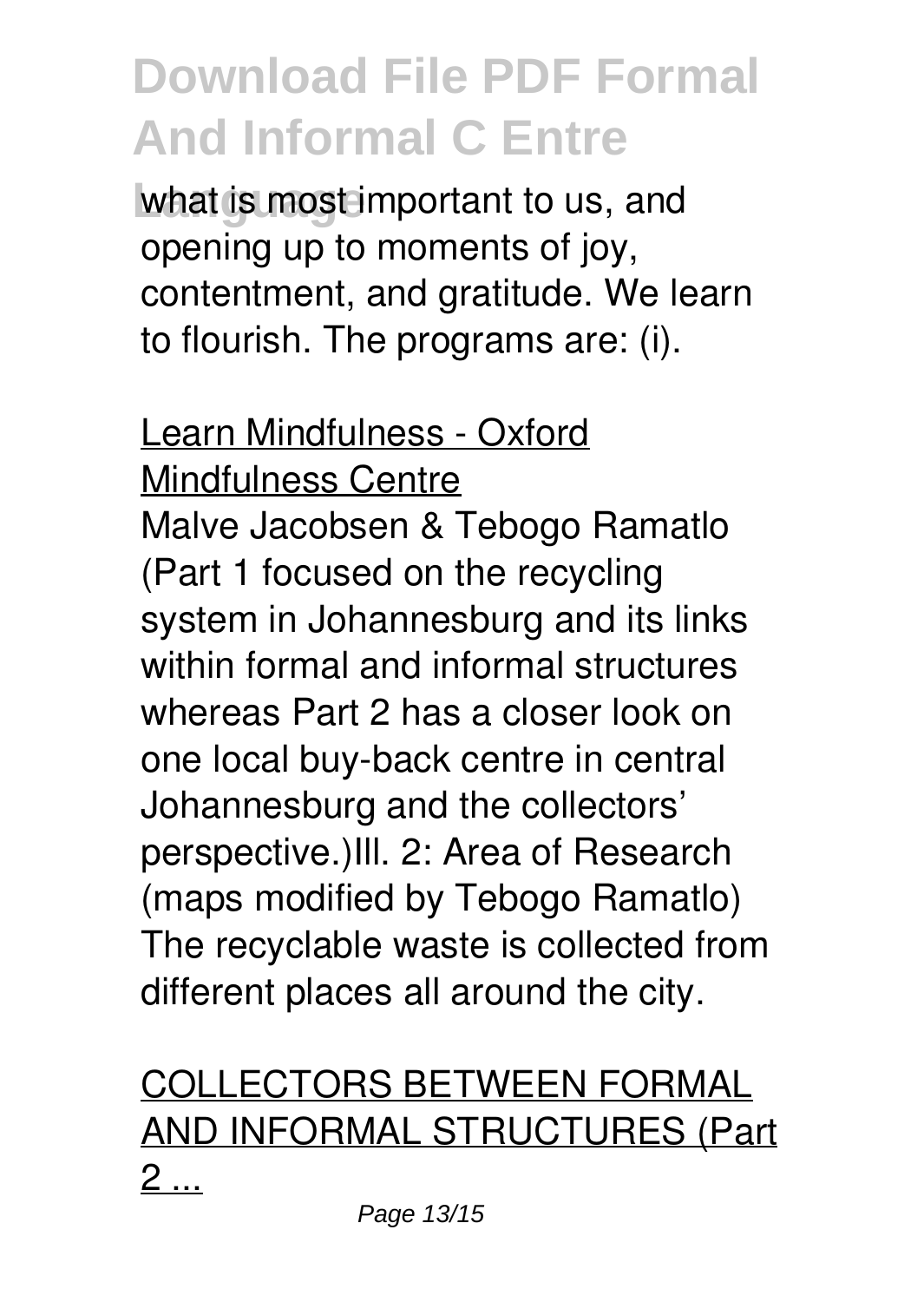Located at Maindy Park in the heart of Cardiff, the Centre will feature a range of new facilities that will allow innovation to flourish: 2,400m² flexible lettable office space from11m² to 115m²; formal and informal meeting space with high-end conference facilities; access to professional highstreet advisors

Innovation Centre - Innovation - Cardiff **University** 

These formal controls help to secure alignment as all actors have to comply with a standard. Formal controls are best used when the principal is not dependent on the agent, and thus is able to keep the agent at arm's length. Informal control mechanisms on the other hand involve collaboration, building trust and fostering strong relationships. Page 14/15